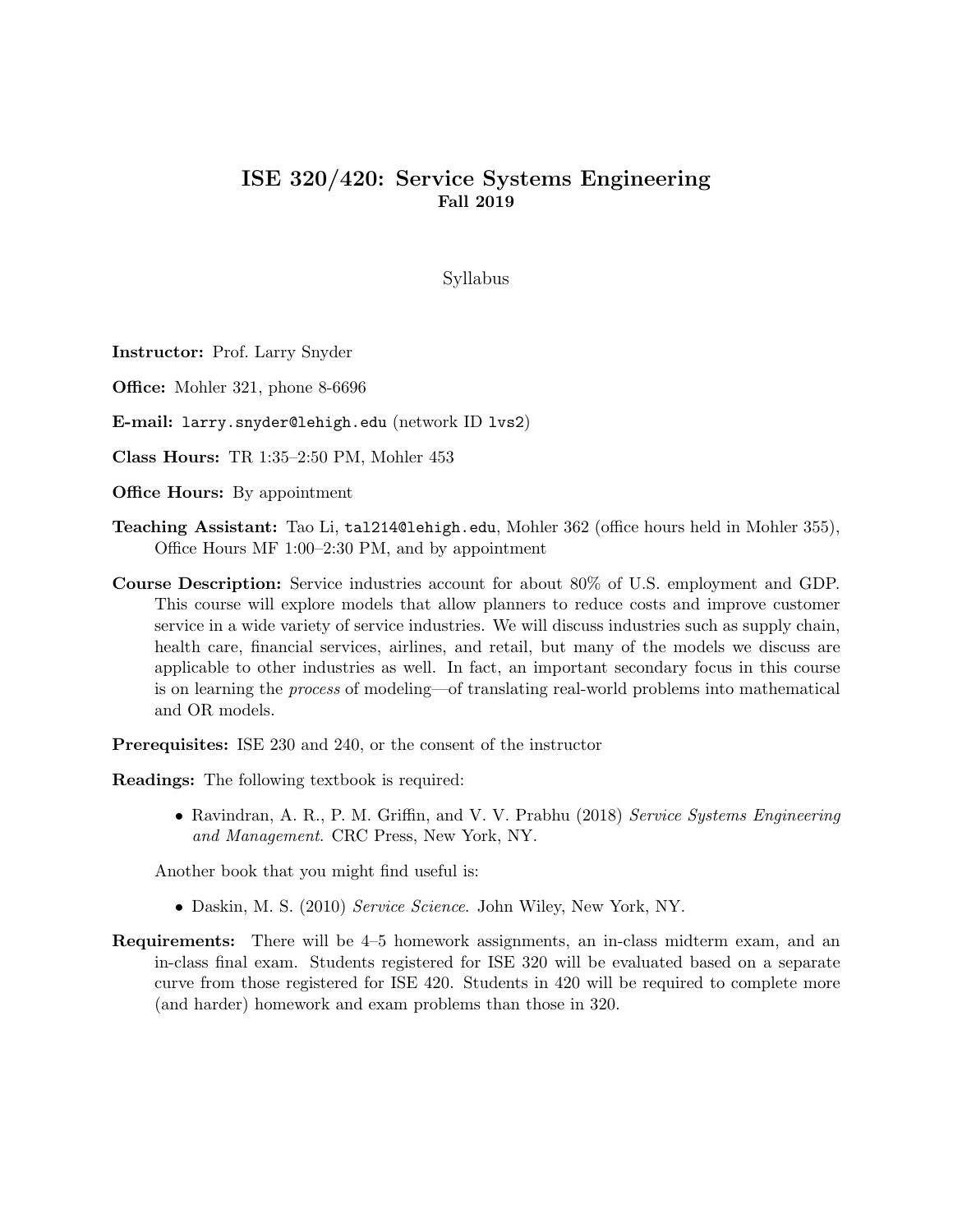1. Homework assignments

You will be assigned homework every few weeks. The homework problems will be based on the readings and in-class material. They will challenge you to understand, interpret, and extend the models and solution techniques we discuss in class.

2. Mid-term and final exams

You will be given an in-class midterm exam and an in-class final exam. These exams will test your understanding of the material covered in class.

3. Class participation

You are expected to attend class regularly, come to class prepared, participate in the discussions we have in class, and ask questions when you are confused.

Your grade will be calculated as follows:

| Item                 | Percentage |
|----------------------|------------|
| Homework assignments | $40\%$     |
| Mid-term exam        | $20\%$     |
| Final exam           | 30%        |
| Class participation  | $10\%$     |

Homework Policy: The homework assignments are likely to take you a fair amount of time, so get started on them early. No late homework assignments will be accepted unless you clear them with me ahead of time.

You may work on the homework assignments individually or with a partner. If you work with a partner, you and your partner may submit a single write-up, or you may submit individual write-ups.

You may discuss the homework with students other than your partner, but you must cite any people or sources that helped you on a particular problem. For example: "Smarty McPants and I worked on this problem together" or "I got help from Smarty McPants and consulted 'Service Systems for Dummies' when solving this problem." If you work with a partner but submit individual write-ups, make sure you cite your partner. I also encourage you to come to me or the TA for help when you are stuck.

Remember that you are ultimately responsible for mastering the material on your own, and your performance on the exams will depend on your ability to do so. Therefore, you should make sure you fully understand all of the details of the write-up you submit, whether you submit an individual or joint write-up.

Lecture Format: Class will be primarily lecture-based but I encourage questions, discussions, and other (productive) interruptions. I will use slides provided by the textbook authors and will post them on CourseSite in advance of the lectures. I will also supplement the slides using the chalkboard, so please be prepared to take notes.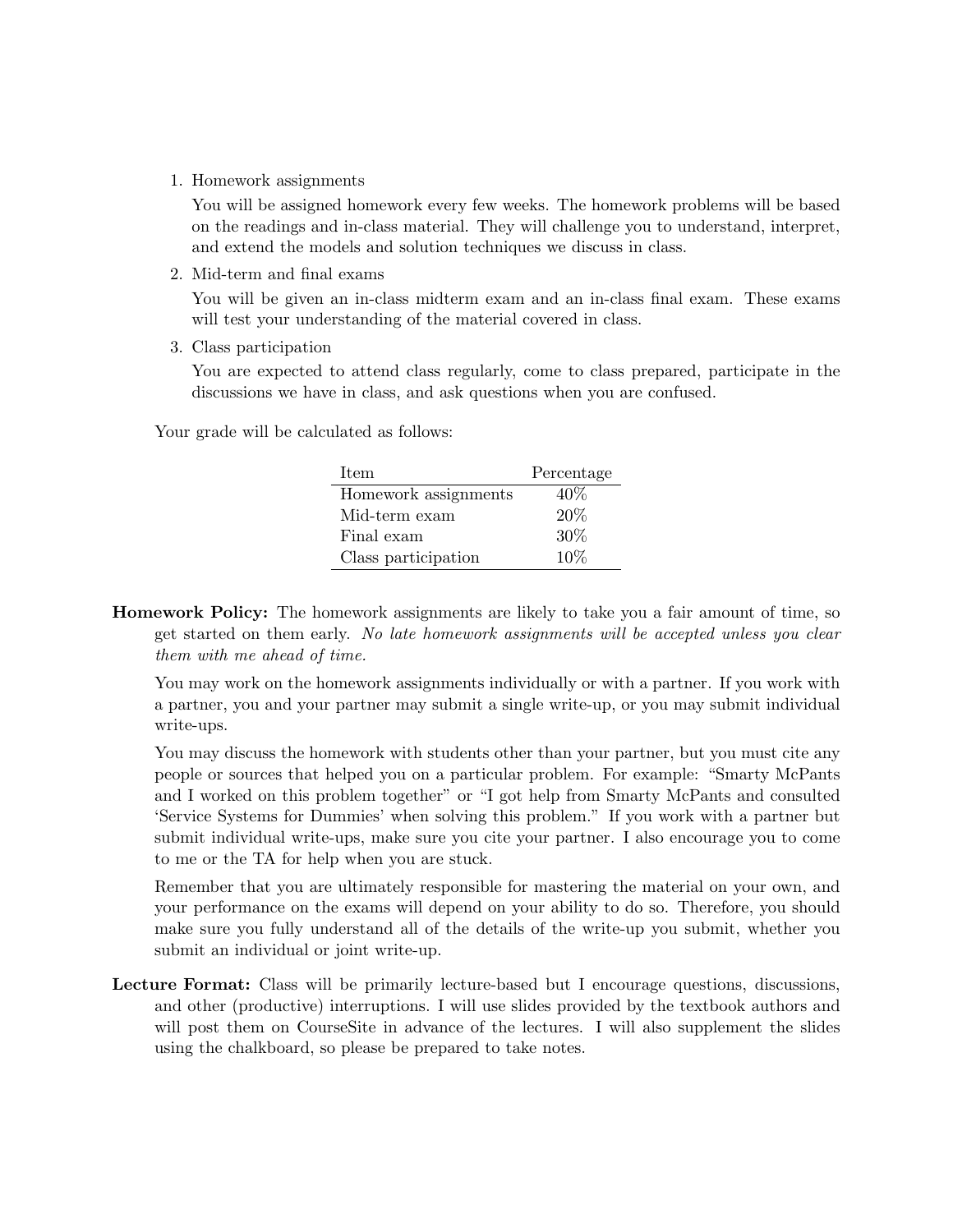- Software: We will make use of Microsoft Excel or MATLAB for number-crunching. For optimization problems, I will tend to use Excel's Solver add-in or AMPL in class, but you are welcome to use any modeling environment and solver you wish when you are working on homework problems. These include Excel's Solver, OpenSolver (opensolver.org), AMPL, GAMS, Gurobi, or Python/PuLP/Pyomo.
- CourseSite: I will use CourseSite to post slides, lecture notes, homework assignments and their solutions, and other information about the course. Please check there regularly for updates.
- Plagiarism Policy: Plagiarism is defined in the Lehigh student handbook as "the unacknowledged appropriation of another's work, words, or ideas in any themes, outlines, papers, reports, or computer programs." This includes "patchwork plagiarism," in which an author essentially quotes another author's work when attempting to paraphrase it. There will be a zero-tolerance approach to plagiarism in this class—plagiarized work will receive a grade of 0. For more information about what plagiarism is and what counts as plagiarism, see https://libraryguides.lehigh.edu/plagiarism.
- Accommodations for Students with Disabilities: If you have a disability for which you are or may be requesting accommodations, please contact both me and the Office of Academic Support Services, University Center 212 (610-758-4152) as early as possible in the semester. You must have documentation from the Academic Support Services office before accommodations can be granted.
- Use of Mobile Devices: The use of cell phones, tablets, laptops, and other electronic devices is prohibited in class. I understand that there may be some legitimate reasons to use such devices in class, but please wait until after class ends to perform these functions. Screens are a distraction both to the students and to the instructor and may not be used.